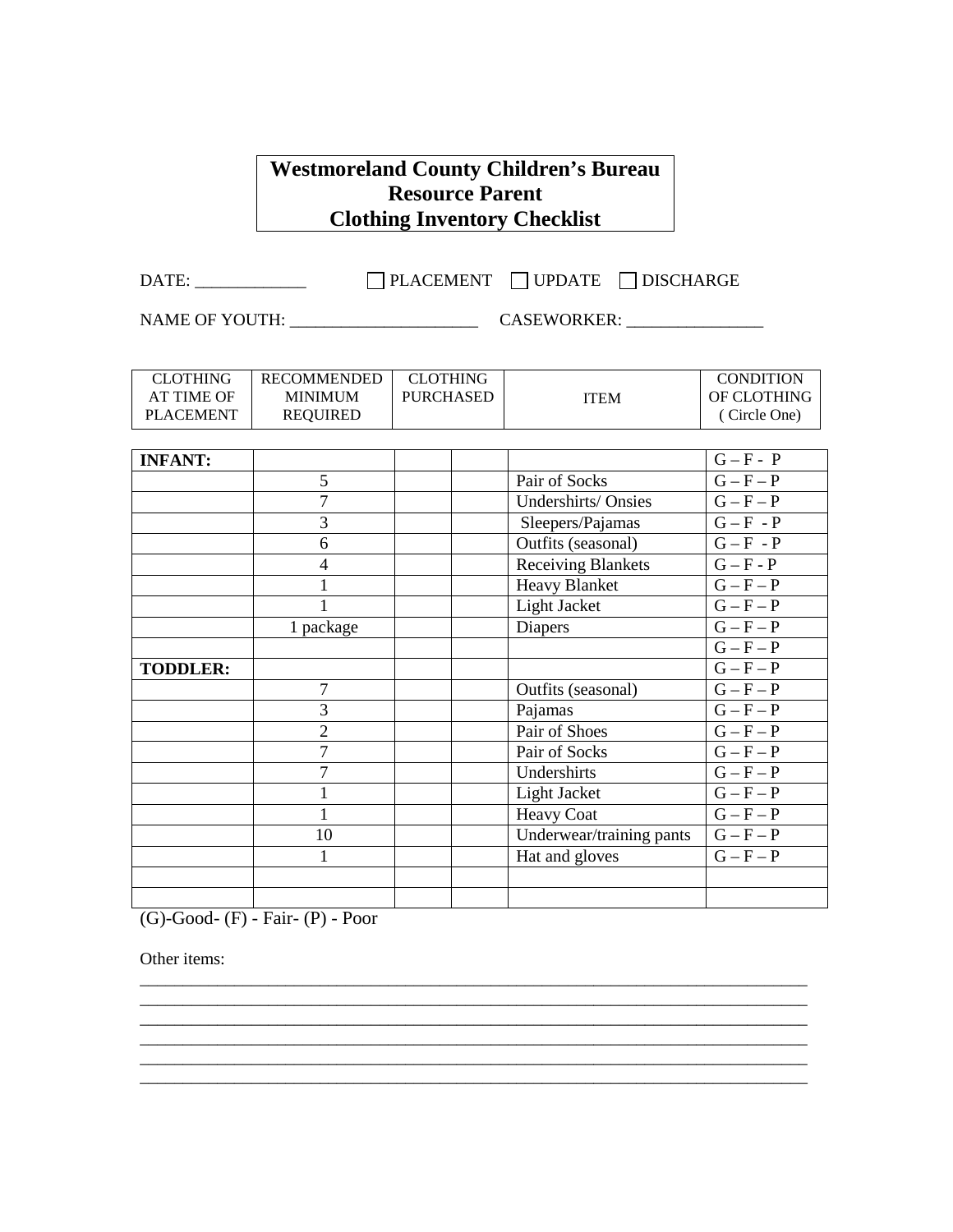| <b>CLOTHING</b><br><b>AT TIME OF</b><br><b>PLACEMENT</b> | <b>RECOMMENDED</b><br><b>MINIMUM</b><br><b>REQUIRED</b> | <b>CLOTHING</b><br><b>PURCHASED</b> |  | <b>ITEM</b>             | <b>CONDITION</b><br>OF CLOTHING<br>(Circle One) |
|----------------------------------------------------------|---------------------------------------------------------|-------------------------------------|--|-------------------------|-------------------------------------------------|
| <b>SCHOOL</b><br>$\mathbf{AGE}$                          |                                                         |                                     |  |                         |                                                 |
|                                                          | 7                                                       |                                     |  | Underwear               | $G - F - P$                                     |
|                                                          | 7                                                       |                                     |  | Pair of Socks           | $G - F - P$                                     |
|                                                          | 6                                                       |                                     |  | <b>School Outfits</b>   | $\overline{G-F-P}$                              |
|                                                          |                                                         |                                     |  | (seasonal)              |                                                 |
|                                                          | 3                                                       |                                     |  | <b>Outfits for Play</b> | $G - F - P$                                     |
|                                                          |                                                         |                                     |  | (seasonal)              |                                                 |
|                                                          | $\mathbf{1}$                                            |                                     |  | Dressy Outfits (Court,  | $G - F - P$                                     |
|                                                          |                                                         |                                     |  | Church etc.)            |                                                 |
|                                                          | 3                                                       |                                     |  | Pajamas                 | $G - F - P$                                     |
|                                                          | $\mathbf{1}$                                            |                                     |  | Swimsuit                | $G - F - P$                                     |
|                                                          | $\mathbf{1}$                                            |                                     |  | Light Jacket            | $G - F - P$                                     |
|                                                          | 1                                                       |                                     |  | <b>Heavy Coat</b>       | $\overline{G} - F - P$                          |
|                                                          | $\overline{2}$                                          |                                     |  | Pair of Tennis Shoes    | $G-F-P$                                         |
|                                                          |                                                         |                                     |  | (School and Play)       |                                                 |
|                                                          | 1                                                       |                                     |  | Pair of Dress Shoes     | $G - F - P$                                     |
|                                                          | 1                                                       |                                     |  | Hat and gloves          | $G - F - P$                                     |
|                                                          |                                                         |                                     |  | Bras (if Female)        |                                                 |
|                                                          |                                                         |                                     |  |                         |                                                 |
|                                                          |                                                         |                                     |  |                         |                                                 |

\_\_\_\_\_\_\_\_\_\_\_\_\_\_\_\_\_\_\_\_\_\_\_\_\_\_\_\_\_\_\_\_\_\_\_\_\_\_\_\_\_\_\_\_\_\_\_\_\_\_\_\_\_\_\_\_\_\_\_\_\_\_\_\_\_\_\_\_\_\_\_\_

\_\_\_\_\_\_\_\_\_\_\_\_\_\_\_\_\_\_\_\_\_\_\_\_\_\_\_\_\_\_\_\_\_\_\_\_\_\_\_\_\_\_\_\_\_\_\_\_\_\_\_\_\_\_\_\_\_\_\_\_\_\_\_\_\_\_\_\_\_\_\_\_ \_\_\_\_\_\_\_\_\_\_\_\_\_\_\_\_\_\_\_\_\_\_\_\_\_\_\_\_\_\_\_\_\_\_\_\_\_\_\_\_\_\_\_\_\_\_\_\_\_\_\_\_\_\_\_\_\_\_\_\_\_\_\_\_\_\_\_\_\_\_\_\_

\_\_\_\_\_\_\_\_\_\_\_\_\_\_\_\_\_\_\_\_\_\_\_\_\_\_\_\_\_\_\_\_\_\_\_\_\_\_\_\_\_\_\_\_\_\_\_\_\_\_\_\_\_\_\_\_\_\_\_\_\_\_\_\_\_\_\_\_\_\_\_\_ \_\_\_\_\_\_\_\_\_\_\_\_\_\_\_\_\_\_\_\_\_\_\_\_\_\_\_\_\_\_\_\_\_\_\_\_\_\_\_\_\_\_\_\_\_\_\_\_\_\_\_\_\_\_\_\_\_\_\_\_\_\_\_\_\_\_\_\_\_\_\_\_

(G)-Good- (F) - Fair- (P) - Poor

Other Items: